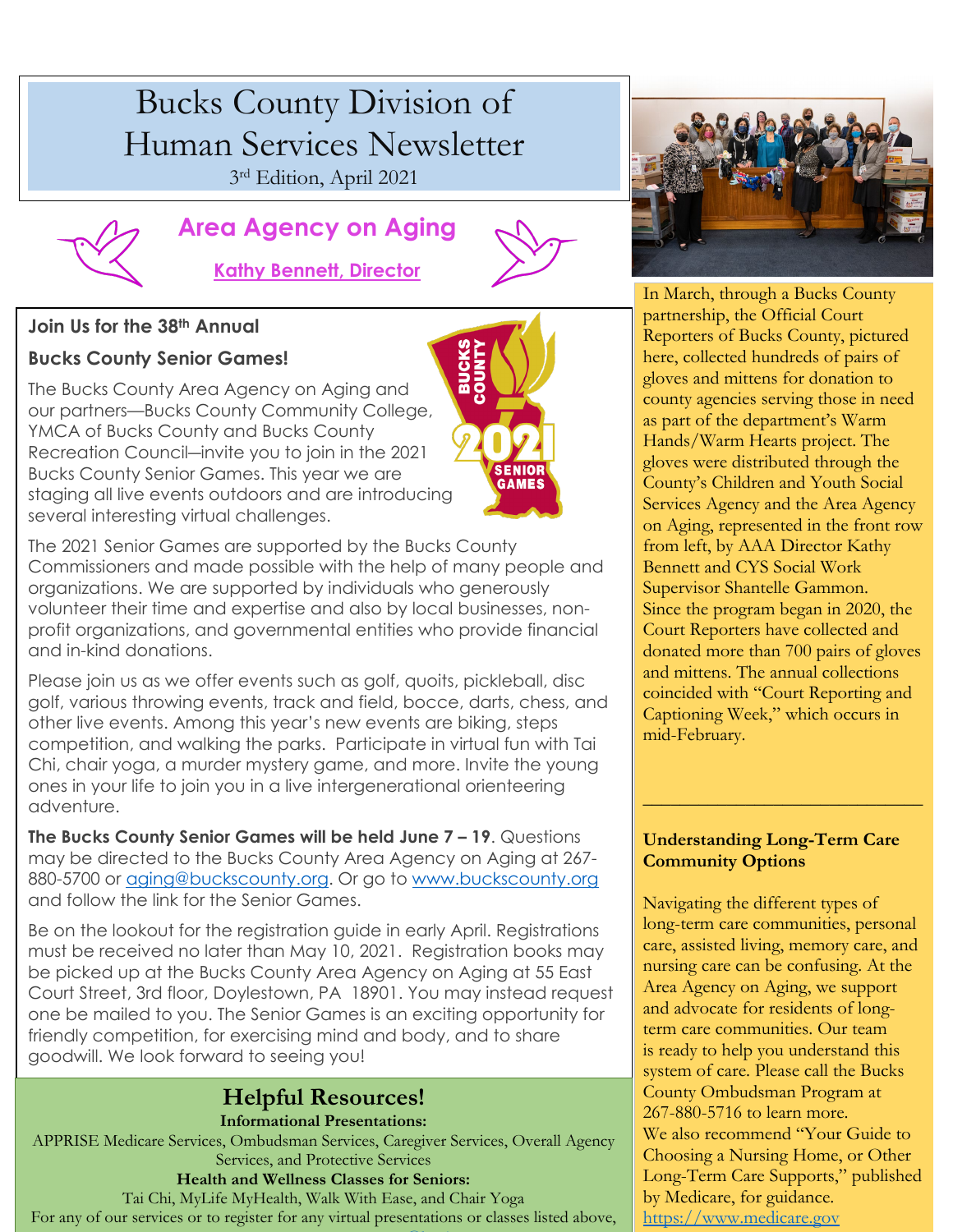



## **CYS Adds Location in Lower Bucks!**



Bucks County Children and Youth Social Services Agency (CYS), through funding from the Family First Prevention Services Act, is adding a Lower Bucks County office. This office space will serve children and families as well as establish a permanent location for CYS supportive services in the Lower Bucks community. The office, located within the perimeter of the Oxford Valley Mall in Langhorne, is easily accessible and close to public transportation. The CYS "Visit House" will host Family Group Decision Making meetings, meetings between parents and casework staff, visitation for parents and their children prior to their return home from foster care, and provide space for foster parent orientation and training—all in a family-friendly location.

**The Kiwanis Club of Central Bucks** hosted a successful food drive in March for the families we serve at Children and Youth! We also received \$10,000 in Giant Supermarket gift cards from the United Way COVID-19 Recovery Fund!



#### **A Great Success Story!**

A young man involved with the Bucks County Children and Youth Social Services Agency since he was a child is ready to give back to Bucks County. Due to ongoing issues of parental neglect, the man grew up in a variety of environments including foster care and other out-of-home placements. He is currently involved in the agency's Independent Living program to prepare for his transition to adulthood and has maintained housing, employment.

Recently, this young man reached out to his CYS case worker and expressed interest in learning more about job opportunities in social services. He said he was not feeling fulfilled in his current job and wanted to utilize his insight into the physical, psychological, and emotional effects the child serving systems have on youth and families. As a result of his initiative and outreach, CYS connected him with a local mental health provider for an overview and discussion of job opportunities and has accepted employment with this provider agency. His resilience and willingness to accept support are cornerstones of his growth as such a promising young man.





## **Welcome to the Hub!**

At long last, the Hub – Bucks Human Services Connect is open for business! After many months of planning and collaboration with our partner agencies, this exciting new initiative has hit the ground running. From day one, February 16th, the Hub has been very busy with more calls, e-mails, and walk-in visitors than we had anticipated. In just the first six weeks, the Hub was contacted over 200 times - a great start!

The vision of the Hub is for Bucks County residents, their families, and those who support them to be aware of and have access to human services resources in person and virtually through a person-centered, supportive, integrated experience. One of our goals is to continue to track the Hub outreach and determine how we can better provide knowledge of and facilitate access to supports and services. This initiative is the result of significant efforts from the Human Services team and we are grateful to county leadership for their ongoing support and commitment.

The Hub is on the first floor of the Administration Building in Doylestown and is accessible for in-person and virtual supports for individuals in need Monday through Friday from 10am – 4pm. As you know, there is a wide variety of human services resources available in Bucks County, but navigating the system can be overwhelming – often at a time when it is the hardest for an individual in need to make such an effort. There is no wrong door at the Hub and staff will always try to exercise a warm hand-off as they transition a client from the Hub to the appropriate connection to services. The Hub's Resource Navigator, Katey Marseglia, and support staff from each of the Human Services Division departments will offer a helping hand and guidance to those seeking assistance.

Please tell your friends and family about the Bucks Human Services Connect Hub and check out our news release. We are here to help! <https://buckscounty.org/news/2021News/2021/02/18/bucks-county-launches-human-services-help-hub>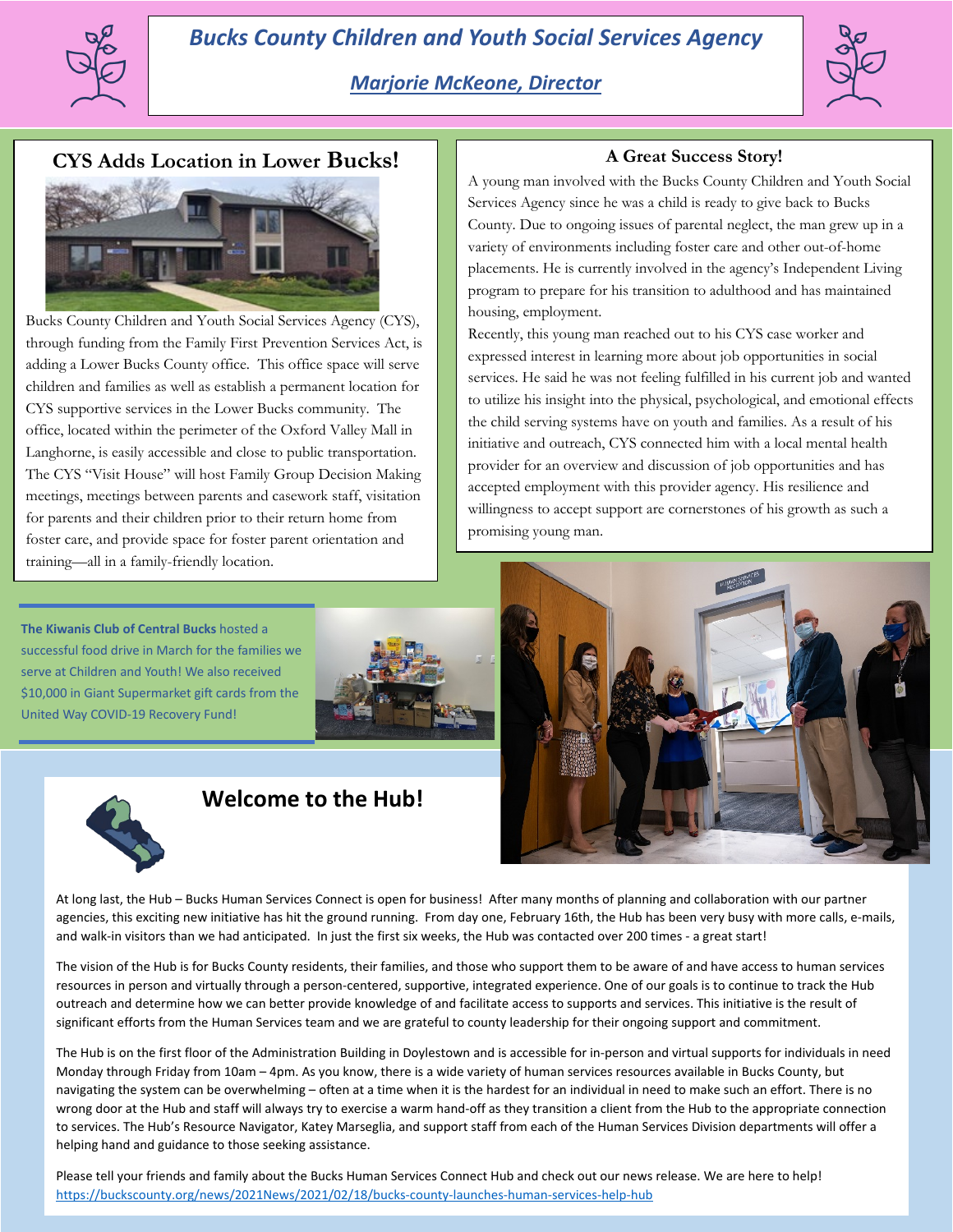

# **Diane Rosati, Executive Director**



# **Medication Take Back Day is Saturday, April 24, 2021!**

National Prescription Drug Take Back Day is Saturday, April 24, 2021, from 10:00am -2:00pm! Bucks County Drug & Alcohol Commission, Inc. (BCDAC, Inc.), along with law enforcement, agencies, and community coalitions, partner twice a year to host these medication collections throughout Bucks County.



This year's Take Back event will feature 47 public "Drive Up and Drop In" collection sites throughout the county. Simply pull up to the drop off location, place your unneeded, unused, or expired medications into the box and drive away. In addition to prescription medications, law enforcement officers will be collecting over-the-counter and pet medications. Vaping products will be accepted for disposal at all hosting sites and in collection boxes in local police departments. As with all medications, vaping cartridges, pods, and e-cigarettes should be disposed of safely.

The COVID pandemic has impacted us all. Over the past year, we have seen an increase in overdoses throughout Bucks County. Narcan can save lives. We are pleased to announce that three sites – located in Bensalem, Hilltown, and Warwick – will be holding a Narcan Drive-Thru event during Medication Take Back Day on April 24. In addition, for the first time ever, sharps will be collected at these three sites. This means that you will be able to drive up, drop off your unused, unwanted, or expired medications and sharps and receive one unit of Narcan while supplies last. We can all do our part to keep our homes, loved ones, and communities safer.

It is important to follow safe practices with all medications, including storing medications appropriately, taking medications only as prescribed, and locking up and monitoring medications. According to the 2019 Pennsylvania Youth Survey (PAYS), 42.9% of Bucks County students responded "took them from a family member living in my home" as their most frequent source/method of obtaining the prescription drugs that they used without a doctor's prescription.

For more information about Prescription Drug Take Back Day, including site locations, protocols and how to bring sharps for collection at the three sites listed above, please visi[t www.bcdac.org](https://gcc02.safelinks.protection.outlook.com/?url=http%3A%2F%2Fwww.bcdac.org%2F&data=04%7C01%7Cmperrotti%40buckscounty.org%7C1792fd2255654da1aff508d8e57edcca%7C84e2e871e7fc4b00a387ce8840a4e58d%7C0%7C0%7C637511680327440070%7CUnknown%7CTWFpbGZsb3d8eyJWIjoiMC4wLjAwMDAiLCJQIjoiV2luMzIiLCJBTiI6Ik1haWwiLCJXVCI6Mn0%3D%7C1000&sdata=9Fu7YYVQjqyvZVw6t4snB8Tf9IJo%2FvDwUTyEPM9X8N0%3D&reserved=0) or contact Donna Foisy at [dsfoisy@buckscounty.org](mailto:dsfoisy@buckscounty.org) or 215-444-2740.

**Your feedback regarding the Take Back is important to us! Please use the link below or scan the QR code.** 

**[htps://redcap.link/take\\_back\\_spring2021](https://gcc02.safelinks.protection.outlook.com/?url=https%3A%2F%2Fredcap.link%2Ftake_back_spring2021&data=04%7C01%7Cstkirby%40buckscounty.org%7Cb278def7a4bd41e45f9308d8f069930c%7C84e2e871e7fc4b00a387ce8840a4e58d%7C0%7C0%7C637523683575009458%7CUnknown%7CTWFpbGZsb3d8eyJWIjoiMC4wLjAwMDAiLCJQIjoiV2luMzIiLCJBTiI6Ik1haWwiLCJXVCI6Mn0%3D%7C1000&sdata=rQ7A7vkfx9cw%2FvTsAe8tDyWdnhS6uIlGGHG3InkNPg4%3D&reserved=0)**